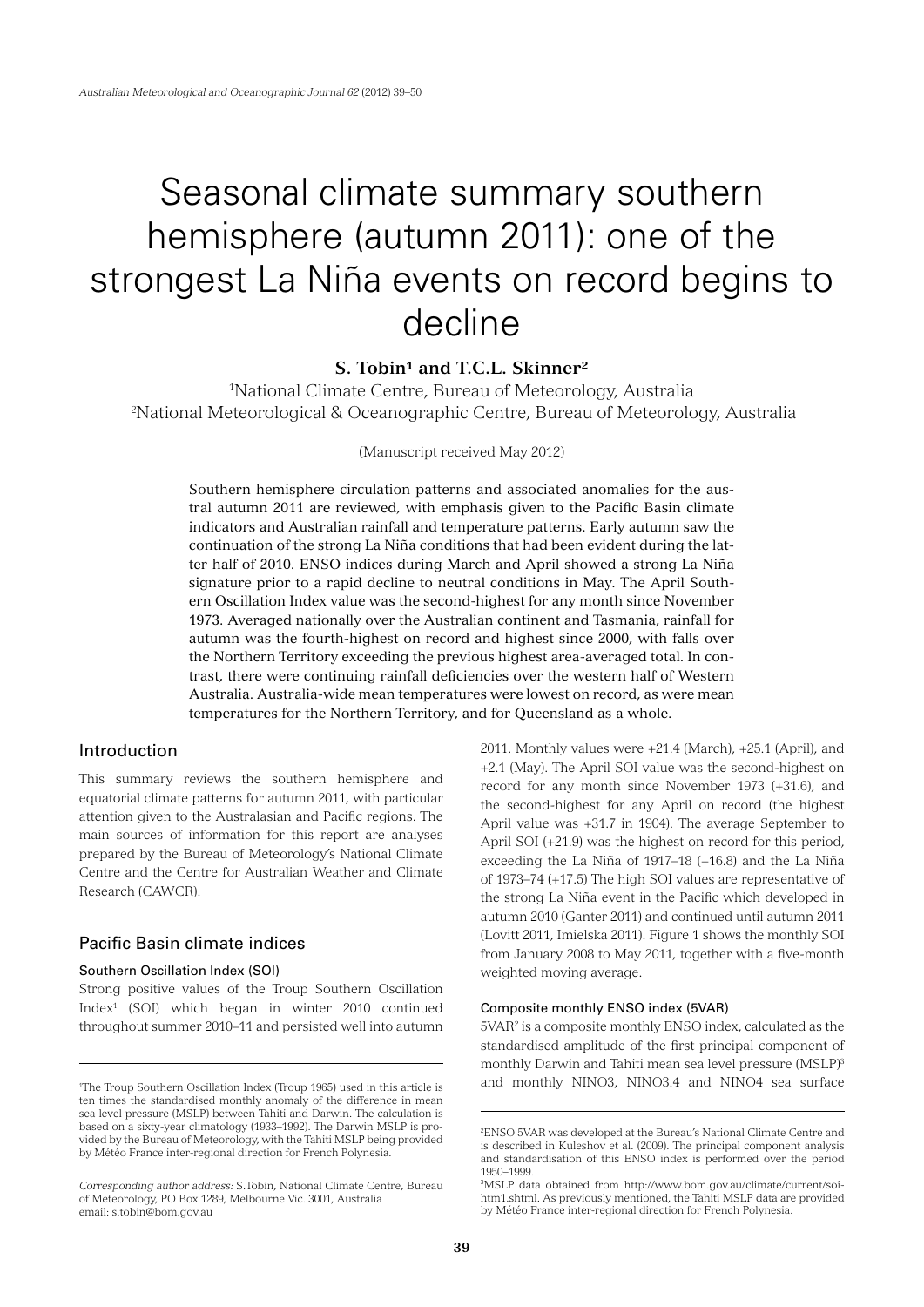Fig. 1 Southern Oscillation Index, from January 2008 to May 2011, together with a five-month binomially weighted moving average. Means and standard deviations used in the computation of the SOI are based on the period 1933–1992.



temperatures<sup>4</sup> (SSTs). The sequence of negative 5VAR values which began in winter 2010 continued during autumn 2011 (Fig. 2).

Figure 2 shows a steep rise in the 5VAR value for May, moving towards neutral values following strong negative values in the preceding months. 5VAR had been strongly negative since the latter half of 2010. The monthly values for this index were –1.55 (March), –1.36 (April), and –0.38 (May). Values of 5VAR between spring 2010 and early autumn 2011 exceeded one standard deviation.

The Multivariate ENSO Index<sup>5</sup> (MEI), produced by the US Climate Diagnostics Center, is derived from a number of atmospheric and oceanic parameters, which are typically associated with ENSO, and is calculated as a two-month mean. Significant negative values indicate La Niña, while significant positive values indicate El Niño. The MEI values have been ranked over the 62-year record, beginning in 1950. The lowest value (1) signifies the strongest La Niña case for that particular two-month pairing, while the highest number (62) signifies the strongest El Niño case. By the end of winter 2010, the MEI reached −2.04 (bimonthly August– September 2010 value), the lowest value on record for that time of year and tied with July–August 1955 for the lowest value on record (since 1950). The autumn 2011 values were −1.56 (February–March), −1.50 (March–April), and −0.37 (April–May) signifying a weakening of the formerly strong La Niña conditions. The first two periods both ranked fourthlowest for their respective bimonthly historical MEI values.

#### Outgoing long-wave radiation

Outgoing long-wave radiation (OLR) over the equatorial Pacific near the Date Line (5ºS to 5ºN and 160ºE to 160ºW) Fig. 2 5VAR composite standardised monthly ENSO index from January 2008 to May 2011, together with a weighted three-month moving average. See text for details.



is a good measure of tropical deep convection; increases (decreases) in OLR indicate decreases (increases) in convection and associated cloudiness. During La Niña events, OLR near the Date Line is often above average, indicating that convection is suppressed over this region. El Niño events, on the other hand, usually exhibit belowaverage OLR near the Date Line, meaning convection is generally enhanced over this region. The Climate Prediction Center, Washington, computes a standardised monthly anomaly $6$  of OLR over this region of the equatorial Pacific. Monthly values for March, April and May were +1.7, +1.1, and +0.2 respectively. The decreasing positive values are consistent with weakening La Niña conditions, and indicate that convection over the equatorial Pacific near the Date Line was increasing (returning from suppressed to near-normal levels) during the latter half of autumn.

The spatial pattern of seasonal OLR anomalies across the Asia–Pacific tropics for autumn 2011 is shown in Fig. 3. Consistent with the standardised anomalies discussed above, strong positive anomalies were present in the equatorial Pacific, just west of the Date Line, while very strong negative OLR anomalies were present over Indonesia and the northwest Pacific. The strong negative anomalies over the northwest Pacific are a reflection of the active monsoon trough which developed in the area during April. Typhoon *Songda* developed during mid- to late May into an intense cyclone to the east of the Philippines. Negative OLR anomalies were evident over northern Australia. This reflected the wellabove-normal rainfalls over large areas of the continent during March, which contrasted with the well-below-normal rainfall recorded over the southwest of Western Australia.

#### Madden-Julian Oscillation

The Madden-Julian Oscillation (MJO) is a tropical

<sup>4</sup> SST indices obtained from ftp://ftp.cpc.ncep.noaa.gov/wd52dg/data/indices/sstoi.indices.

<sup>5</sup> Multivariate ENSO Index obtained from http://www.esrl.noaa.gov/psd/ people/klaus.wolter/MEI/table.html. The MEI is a standardised anomaly index described in Wolter and Timlin 1993, and 1998.

<sup>6</sup> Standardised monthly OLR anomaly data obtained from http://www.cpc. ncep.noaa.gov/data/indices/olr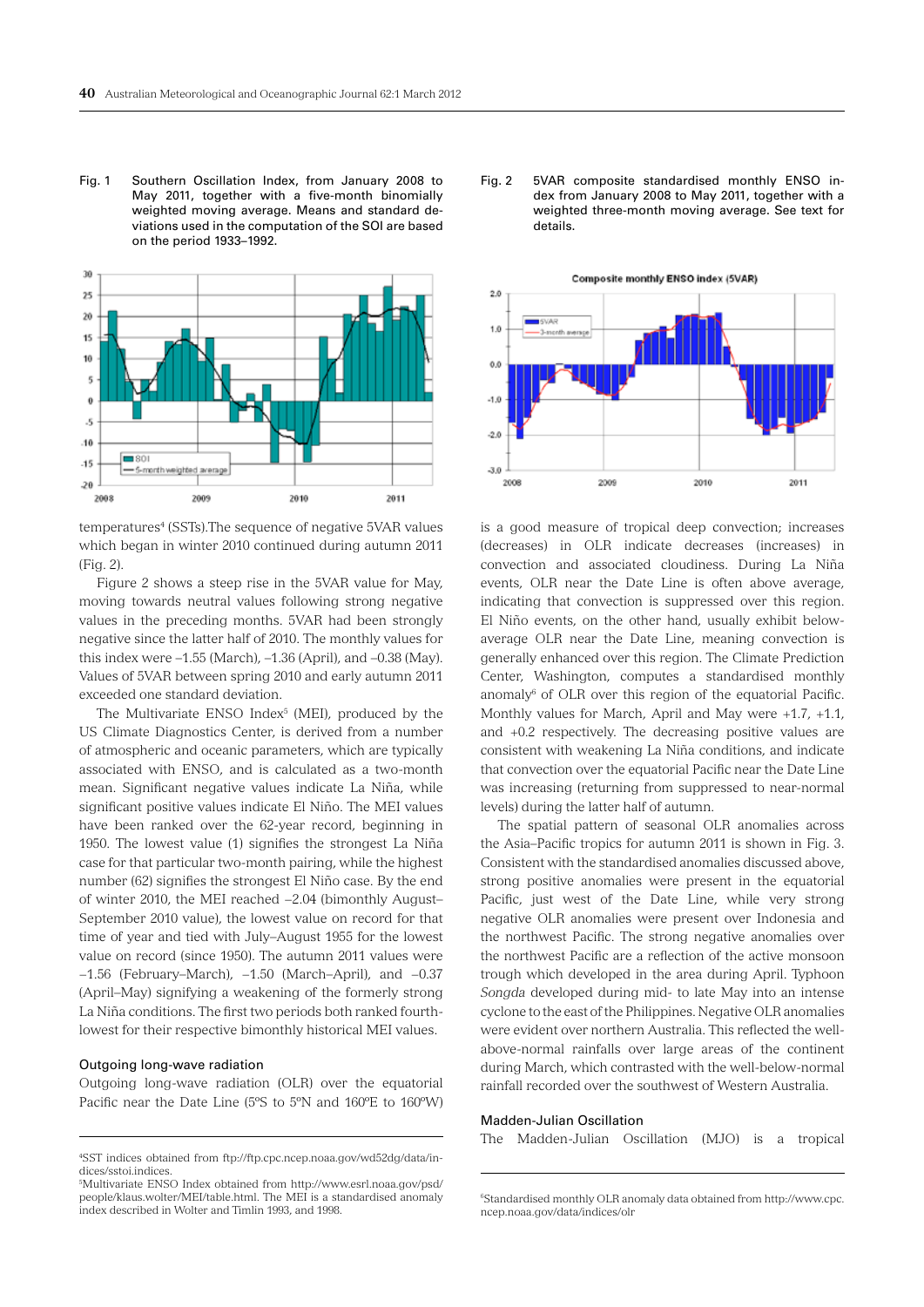Fig. 3 OLR anomalies for autumn 2011 (W  $m^{-2}$ ). Base period 1979–1998. The mapped region extends from 40ºS to 40ºN and from 70ºE to 180ºE.



atmospheric anomaly which develops in the Indian Ocean and propagates eastwards into the Pacific Ocean (Zhang 2005). The MJO takes approximately 30 to 60 days to reach the western Pacific, with a frequency of six to twelve events per year (Donald et al. 2004). When the MJO is in an active phase, it is associated with increased tropical rainfall, with the effects mainly concentrated during early autumn. The evolution of tropical convection anomalies along the equator with time is shown in Fig. 4, starting from December 2010, through to June 2011. In the daily-averaged OLR anomalies shown in Fig. 4, the MJO became active in the Indian Ocean in mid-March and progressed into the Maritime Continent towards the end of March as a very active system, prior to moving into the west Pacific and weakening in early April. The next active phase of the MJO became evident during late April over the Indian Ocean before progressing across the Maritime Continent into the western Pacific during May. For a discussion of the impacts of the MJO on Australian rainfall see Wheeler et al. (2009).

As discussed in the previous section, positive OLR anomalies with fluctuating amplitudes over the central equatorial Pacific may also be seen in Fig. 4. These positive anomalies are associated with La Niña conditions, and became established during autumn and winter 2010.

# Oceanic patterns

#### Sea surface temperatures

Autumn 2011 global sea surface temperature (SST) anomalies, from the US National and Oceanic and Atmospheric Administration Optimum Interpolation analysis (Reynolds et al. 2002), are displayed in Fig. 5, in degrees Celsius (ºC). Positive (warm) anomalies are shown in red shades, while negative (cool) anomalies are shown in blue shades. Summer 2010–11 SSTs remained at strong La Niña levels and peaked during January (Imielska 2011). The cool anomalies in the central and eastern tropical Pacific Ocean that had

Fig. 4 Time-longitude section of seven-day running mean OLR anomalies, averaged for 15ºS to 15ºN, for the period December 2010 through to June 2011. Anomalies are with respect to a base period of 1979–2001.



been evident since the middle of 2010 warmed slightly, signalling the decay of the La Niña during autumn which is consistent with the historical demise of previous El Niño/ La Niña events. In March warm anomalies appeared in the far eastern equatorial Pacific (Fig. 5) and persisted till the end of autumn. Anomalies of –1.0 ºC to –1.5 ºC prevailed on either side of the Equator with negative anomalies extending to higher latitudes in the eastern Pacific. SSTs surrounding Australian tropical coasts started to cool in March and this trend was maintained during autumn. By contrast, ocean temperatures off the west coast remained warmer than normal. Particularly warm temperatures were evident off the Gascoyne and southwest coasts of Western Australia, where anomalies were greater than +1.5 ºC. For a discussion of Australian sea surface temperatures during the La Niña years of 2010 and 2011 see the report *State of the Climate 2012* at http://www.csiro.au/Outcomes/Climate/Understanding/ State-of-the-Climate-2012/Oceans.aspx

All three standard monthly NINO indices increased during autumn. In the eastern Pacific the negative NINO3 index values warmed throughout autumn with the March value of  $-0.4$  °C increasing to  $+0.1$  °C by May. NINO3.4, indicative of conditions in the central Pacific, continued to warm slightly from  $-0.6$  °C in March to  $-0.2$  °C in May. Similarly, in the central to western Pacific, NINO4 increased from –0.5 ºC in March to –0.3 ºC in May. The largest warming took place in the far eastern Pacific, when NINO1+2 values rose from zero in March to +0.7 ºC in April.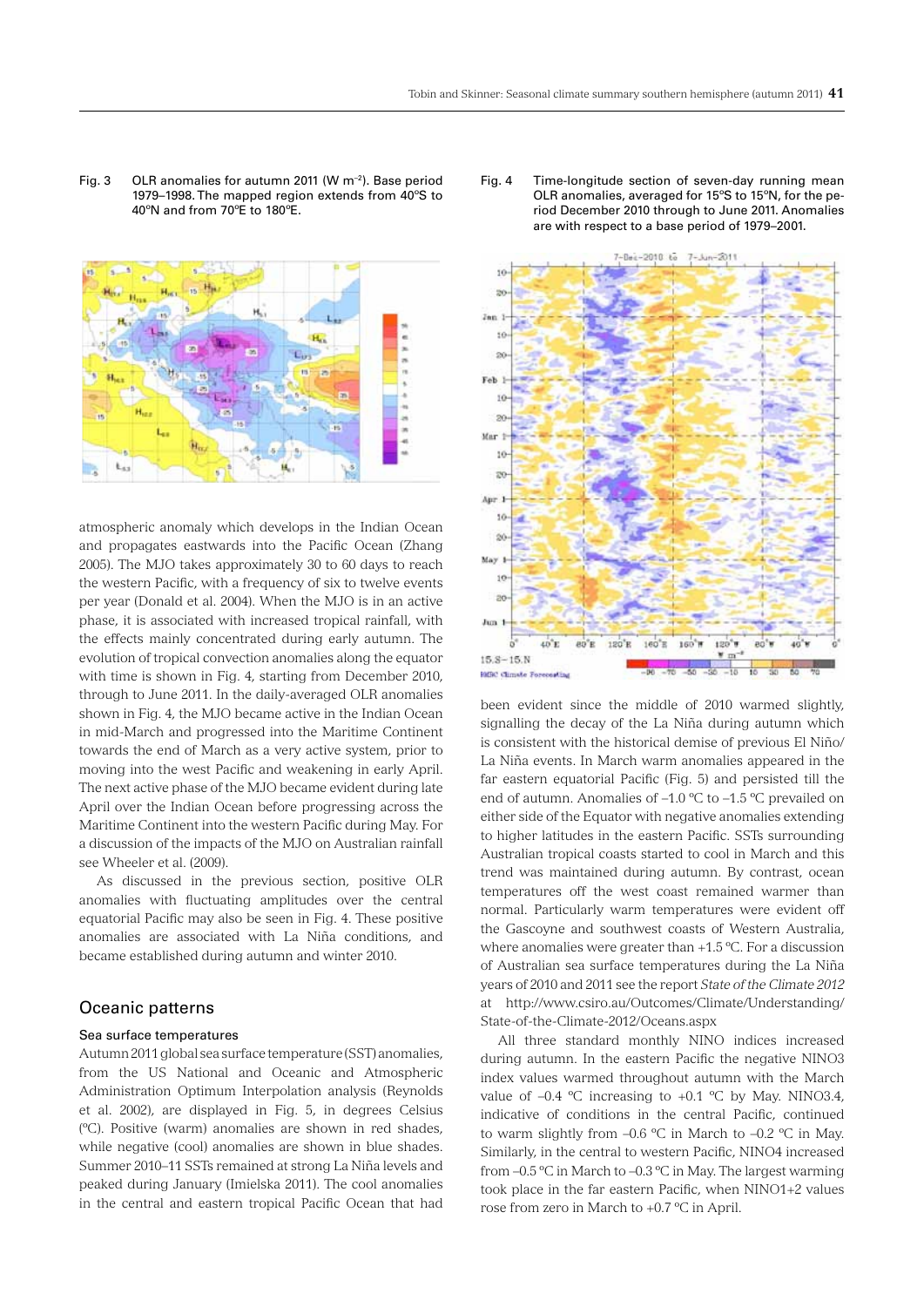

Fig. 5 Anomalies of SST for autumn 2011 (ºC).

#### Subsurface ocean patterns

The Hovmöller diagram for the 20 ºC isotherm depth anomaly along the equator from January 2004 to May 2011, obtained from NOAA's TAO/TRITON data7 , is shown in Fig. 6. The 20 ºC isotherm depth is generally located close to the equatorial thermocline, which is the region of greatest temperature gradient with depth, and is the boundary between the warm near-surface and cold deep-ocean waters. Therefore, measurements of the 20 ºC isotherm depth make a good proxy for the thermocline depth. Positive (negative) anomalies correspond to the 20 ºC isotherm being deeper (shallower) than average. Changes in the thermocline depth may act as a precursor to subsequent temperature changes at the ocean surface. A shallow thermocline depth results in more cold water available for upwelling, and therefore a potential cooling of surface temperatures.

After the warming during the summer of 2009–10, the heat content of the Pacific basin decreased during 2010, as shown in Fig.5. The thermocline was anomalously shallow during the latter half of 2010 particularly over the eastern Pacific, indicating the onset of a major La Niña event. However, by late summer 2010–11, a warming of the subsurface was observed with the appearance of an anomalously deep 20 ºC isotherm across the basin, initially west of the Date Line. This was associated with the propagation of a downwelling Kelvin wave which appeared during February 2011 and which propagated across the equatorial Pacific during autumn. Equatorially trapped downwelling Kelvin waves in the Pacific tend to increase the heat content of the ocean by depressing the thermocline8 . The breakdown of the strong negative anomalies in the eastern Pacific in early 2011 is consistent with the life cycle decay of past La Niña events.

Figure 7 shows a cross-section of monthly equatorial subsurface anomalies from February 2011 to May 2011. Red shading indicates positive anomalies, and blue shading indicates negative anomalies. The subsurface cross-section

7 Hovmöller plot obtained from http://www.pmel.noaa.gov/tao/jsdisplay/ 8 http://iri.columbia.edu/climate/ENSO/theory/waves.html

shows a rapid collapse of the cool anomalies across the central and eastern Pacific which had been in place during the latter half of 2010. Warm anomalies of around  $+4$  °C, which were present in the western and central Pacific, showed a weak decline during autumn. The pattern of the decaying cool subsurface temperature anomalies in autumn is consistent with the demise of past La Niña events.

°C

 $2.5$ 20 1.5  $1.0$ 0.5  $0<sub>0</sub>$  $-0.5$  $-1.0$  $-1.5$ -20  $-2.5$ 

# Global atmospheric patterns

#### Surface analyses

The southern hemisphere autumn 2011 MSLP pattern, computed from the Bureau of Meteorology's Australian Community Climate and Earth-System Simulator<sup>9</sup> (ACCESS) model (the previous GASP model was phased out in August 2010), is shown in Fig. 8; the associated anomaly pattern is shown in Fig. 9. These anomalies are the difference from a 1979–2000 climatology obtained from the National Centers for Environmental Prediction (NCEP) II Reanalysis data (Kanamitsu et al. 2002). The MSLP analysis has been computed using data from the 0000 UTC daily analyses of the ACCESS model. The MSLP anomaly field is not shown over areas of elevated topography (grey shading).

The autumn 2011 MSLP pattern (Fig. 8) was zonal in the southern hemisphere mid- to high latitudes. The subtropical ridge was evident over southern Australia (1022.4 hPa), with centres of high pressure over the southern Indian Ocean (1021.6 hPa) and southwest Pacific (1021.3 hPa). The circumpolar low pressure belt can be seen in Fig. 8, with two low pressure minima of around 980 hPa in the southern Pacific. MSLP was higher than normal over the region south of Australia (an anomaly of +4.9 hPa), to the southeast of New Zealand (+6.4 hPa) and in the south Atlantic (+5.0 hPa), as shown in Fig. 9. The Australian continent was covered with weak positive anomalies and flanked to the east and west by weak negative anomalies.

<sup>9</sup> For more information on the Bureau of Meteorology's ACCESS model, see http://www.bom.gov.au/nwp/doc/access/NWPData.shtml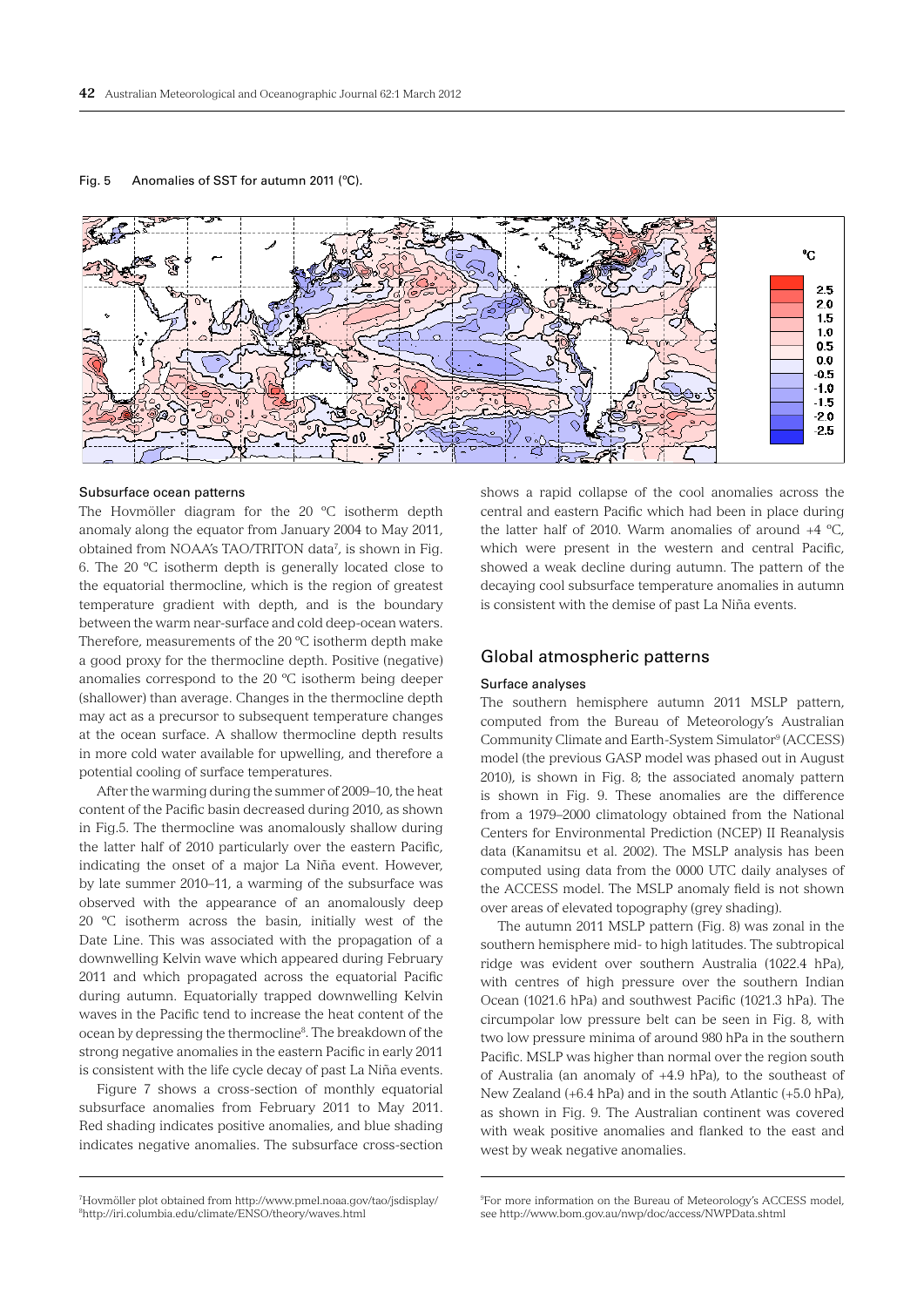Fig. 6 Time-longitude section of the monthly anomalous depth of the 20 ºC isotherm at the equator from January 2004 to May 2011. The contour interval is 10 m. (Plot sourced from TAO Project Office PMEL/NOAA)



Fig. 7 Four-month February 2011 to May 2011 sequence of vertical ocean subsurface temperature anomalies at the equator for the Pacific Ocean (obtained from CAWCR).



#### Mid-tropospheric analyses

The 500 hPa geopotential height, which is an indicator of the steering of surface synoptic systems across the southern hemisphere, for March to May 2011 is shown in Fig.10. The associated anomalies are shown in Fig. 11. Figure 10 displays the autumn 500 hPa heights showing the characteristic zonal pattern in the mid- to high latitudes, with weak hemispheric wave structure apart from the split flow in the east Australian region. The 500 hPa geopotential height anomalies were similar to the MSLP anomalies, with positive anomalies to the south of Australia and to the southeast of New Zealand. Negative anomalies were evident over eastern Australia as part of a blocking pattern, which was particularly evident during May with cyclonic activity in the Tasman Sea.

#### Southern Annular Mode

The Southern Annular Mode (SAM) describes the periodic, approximately ten-day, oscillation of atmospheric pressure between the polar and mid-latitude regions of the southern hemisphere. Positive phases of SAM are characterised by increased mass over the extra-tropics, decreased mass over Antarctica and a poleward contraction of the mid-latitude band of westerly winds. Conversely, negative phases of SAM relate to reduced mass over the extra-tropics, increased mass over Antarctica and an equatorward expansion of the midlatitude band of westerly winds. A similar oscillation exists in the northern hemisphere, the Northern Annular Mode, or NAM (also known as the Arctic Oscillation). After being strongly positive during the previous winter and spring, the Climate Prediction Center standardised monthly SAM index (Climate Prediction Center 2010) dropped to neutral values during summer. The March and April values were –0.30 and –0.87 respectively, with the May value increasing to +1.27. The Southern Annular Mode has been shown to influence Australian temperature patterns (Hendon et al. 2007).

#### Blocking

The time–longitude section of the daily southern hemisphere blocking index (Wright 1993) is shown in Fig. 12, with the start of the season beginning at the top of the plot. This index is a measure of the strength of the zonal 500 hPa flow in the mid-latitudes (40ºS to 50ºS) relative to that at lower (25ºS to 30ºS) and higher (55ºS to 60ºS) latitudes. Positive values of the blocking index are generally associated with a split in the mid-latitude westerly flow centred near 45ºS and midlatitude blocking activity. Blocking activity most commonly occurs in the Australian and western Pacific longitudes. Figure 13 shows the seasonal index for each longitude.

The seasonal index shows that blocking was above average in the Indian Ocean and in Australian longitudes and below normal across the South Pacific. There were several blocking episodes during autumn in the Australian region. Most of these were the result of cut-off low activity in the Tasman Sea with large anticyclones south of their normal track to the south of Australia and in the southern Tasman Sea (Fig. 12).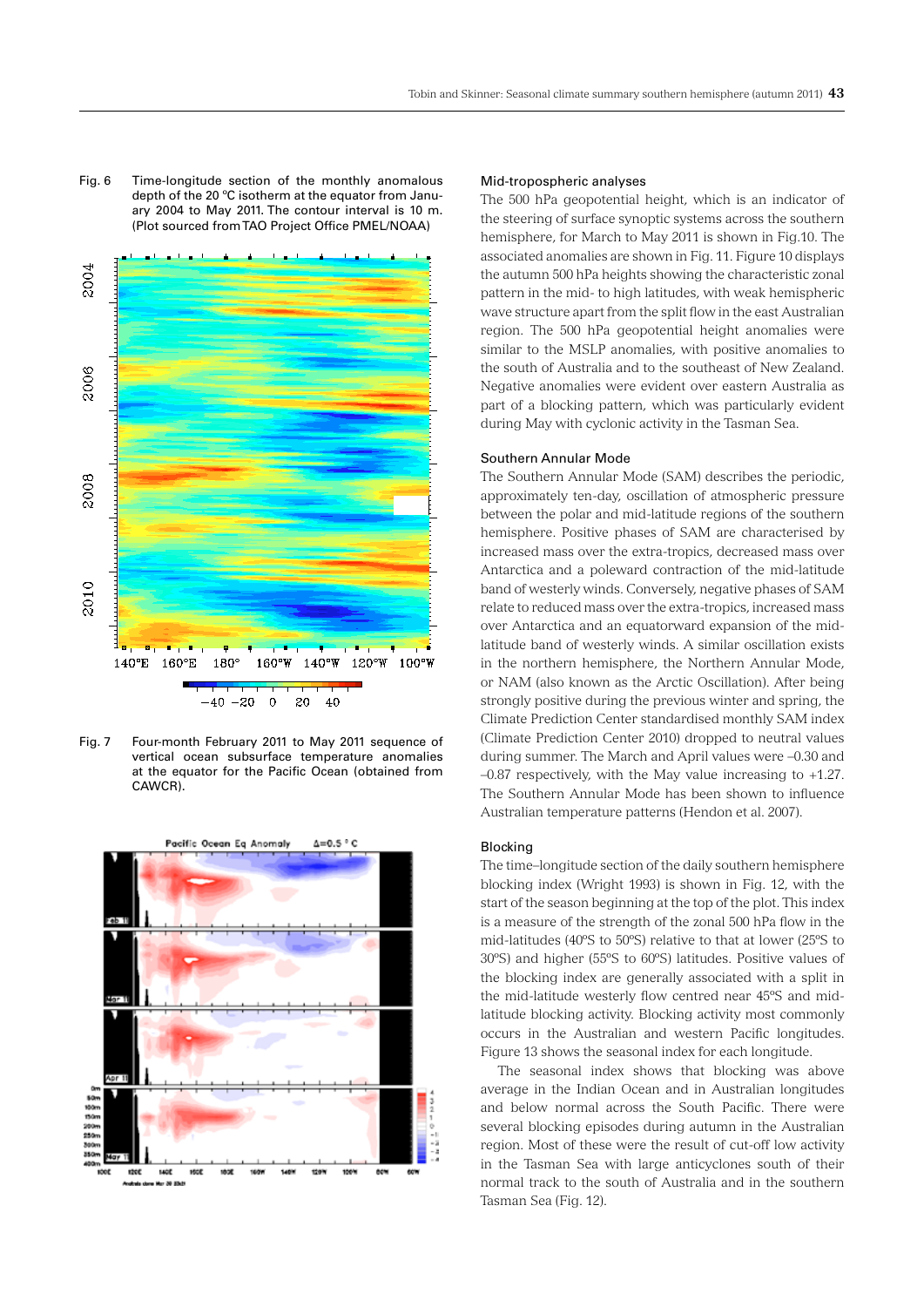## Fig. 8 Autumn 2011 MSLP (hPa).



Fig. 9 Autumn 2011 MSLP anomalies (hPa).



#### Winds

Autumn 2011 low-level (850 hPa) and upper-level (200 hPa) wind anomalies (as per the surface analyses, computed from ACCESS and anomalies with respect to the 22-year NCEP II climatology) are shown in Figs 14 and 15, respectively. Isotach contours are at 5 m s–1 intervals.

Easterly low-level wind anomalies continued over the central and western tropical Pacific Ocean, while there were westerly wind anomalies over Indonesia and northern Australia and in the far eastern tropical Pacific. Enhanced upper-level westerly wind anomalies  $({\sim}20 \text{ m s}^{-1})$  over the west and central equatorial Pacific combined with weak easterly anomalies over the Maritime Continent were indicative of a stronger than normal Walker Circulation, which is characteristic of a La Niña and was particularly evident during the earlier half of autumn. The low-level wind anomalies show an anticyclonic anomaly to the south

Fig. 10 Autumn 2011 500 hPa mean geopotential height (gpm). The contour interval is 100 gpm.



Fig. 11 Autumn 2011 500 hPa mean geopotential height anomalies (gpm). The contour interval is 30 gpm.



of Australia and a cyclonic anomaly off the Australian east coast, indicative of the enhanced blocking in the Australian region.

# Australian region

## Rainfall

Australian rainfall totals for autumn 2011 are shown in Fig. 16, while the rainfall deciles for the same period are shown in Fig. 17. The rainfall deciles are calculated using all autumns from 1900 to 2011.

There were notable contrasts in the autumn rainfall patterns across Australia. (Fig. 17, Table 1). Nationally averaged rainfall was 205.3 mm (70 per cent above normal), the fourth-highest on record for autumn (the highest was 227.4 mm in 1989), and the highest since 2000. The Northern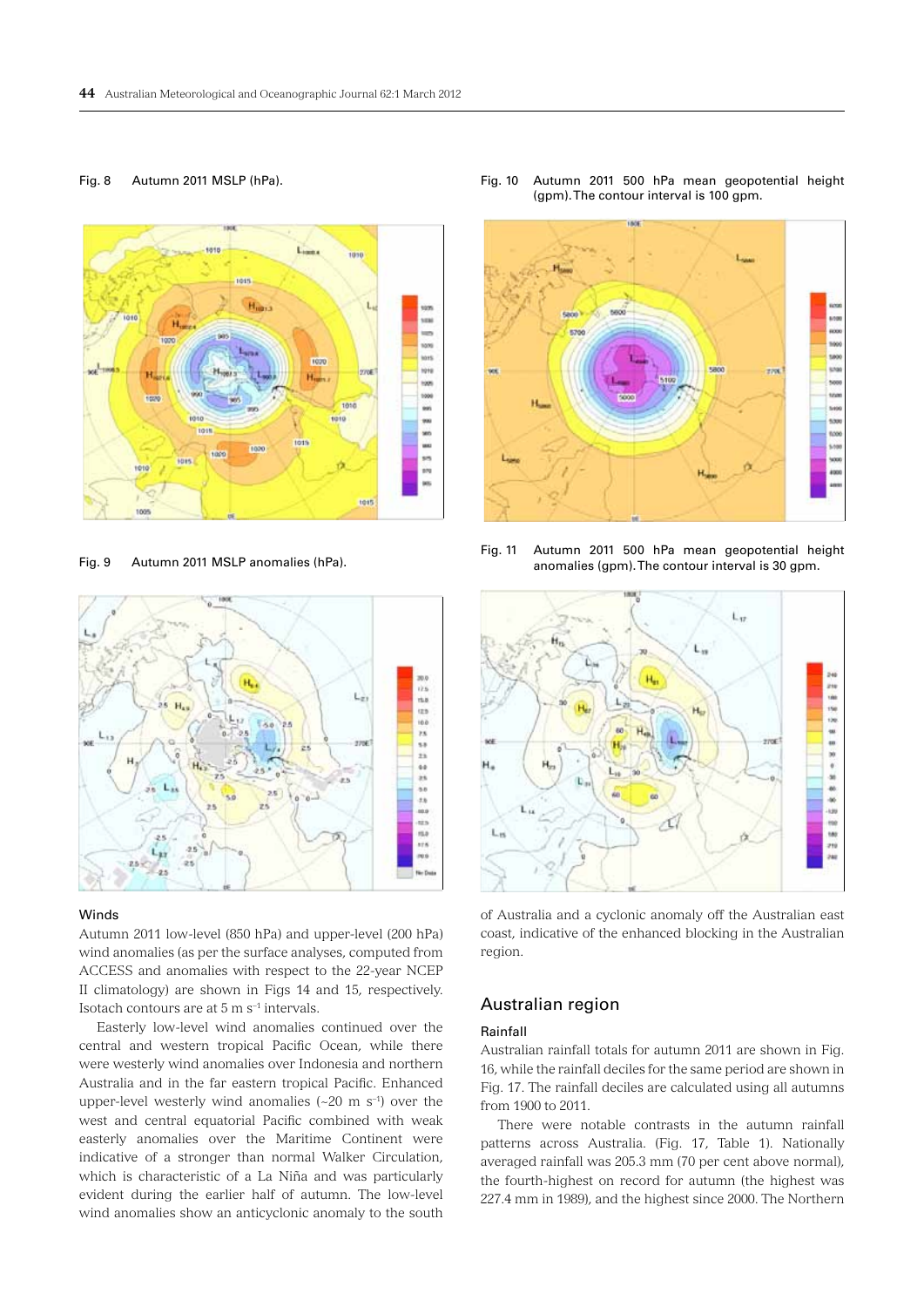Fig. 12 Autumn 2011 daily southern hemisphere blocking index (m s–1) time-longitude section. The horizontal axis shows degrees east of the Greenwich meridian. Day one is 1 March.



Territory recorded its wettest autumn with a territory-wide average of 341.0 mm (145 per cent above normal), exceeding the previous 1983 record of 304.8 mm. Queensland recorded 284.1 mm (74 per cent above normal), the highest since 1990.

Areas of very-much-above-average rainfall were widespread across Australia. Almost the entire Northern Territory, Queensland and South Australia received wellabove-normal falls, with many areas recording highest-onrecord autumn rainfall. By contrast, the western halves of Western Australia and Tasmania reported modest rainfall deficiencies. Some areas over the southwest corner of Western Australia ranked lowest on record in March.

The 2010–11 La Niña, one of the strongest La Niña events on record, started to decline during autumn. Nevertheless, its influence continued to be felt during March and the first half of April with an active monsoon trough over northern Australia which penetrated southwards.

Following the very active tropical cyclone season of the summer, there was only one named tropical cyclone in the Australian region during autumn. Tropical cyclone *Errol* formed in the Timor Sea during mid-April and briefly reached category 2 strength before moving away from the Western Australian coast. Prior to this in early April, a low pressure system developed over the Joseph Bonaparte Gulf and produced heavy rainfall and storms across the western Top End. As the low moved southwest parallel to the north Kimberley coast, the axis of the monsoon trough also moved south, bringing further heavy rain to the area. The heavy rainfall during the first week of the month set new daily and monthly rainfall records for many stations across the Top End.





#### **Drought**

Above- to very-much-above-average rainfall across most of Australia during summer and early autumn eased short term rainfall deficiencies. Rainfall in previous seasons in southwest Western Australia was very much below average with the area experiencing persistent rainfall deficiencies. Summer and autumn rainfall was insufficient to make significant inroads into those deficiencies. For example, during the year to the end of May 2011 the southwestern divisions of Western Australia experienced very-muchbelow-average rainfall with many areas ranked as lowest on record. Similarly, for the 18-month period from December 2009 to May 2011, the southwestern divisions of Western Australia experienced serious rainfall deficiencies with many locations reporting lowest on record, as seen in Fig.18. The deficiencies discussed above occurred against a backdrop of decade-long rainfall deficits in southwest Western Australian and high temperatures that have stressed water supplies.

#### **Temperature**

Figure 19 shows maximum and minimum temperature anomalies for autumn 2011. Seasonal anomalies are calculated with respect to the 1961–1990 period, and use all stations for which an elevation is available. Station normals have been estimated using gridded climatologies for those stations with insufficient data within the 1961–1990 period to calculate a station normal directly. Figure 19 shows maximum and minimum temperature deciles, calculated using monthly temperature analyses from 1911 to 2010.

Maximum temperatures averaged over Australia were 1.40 ºC below normal for autumn, making it the secondcoolest autumn in the post-1950 period (the coolest was in 2000, with an anomaly of –1.46 ºC). Most of Australia recorded below-average maximum temperatures, apart from the west coast of Western Australia and the adjacent hinterland where maxima were more than 1 ºC above normal. The Northern Territory recorded its lowest autumn maximum temperature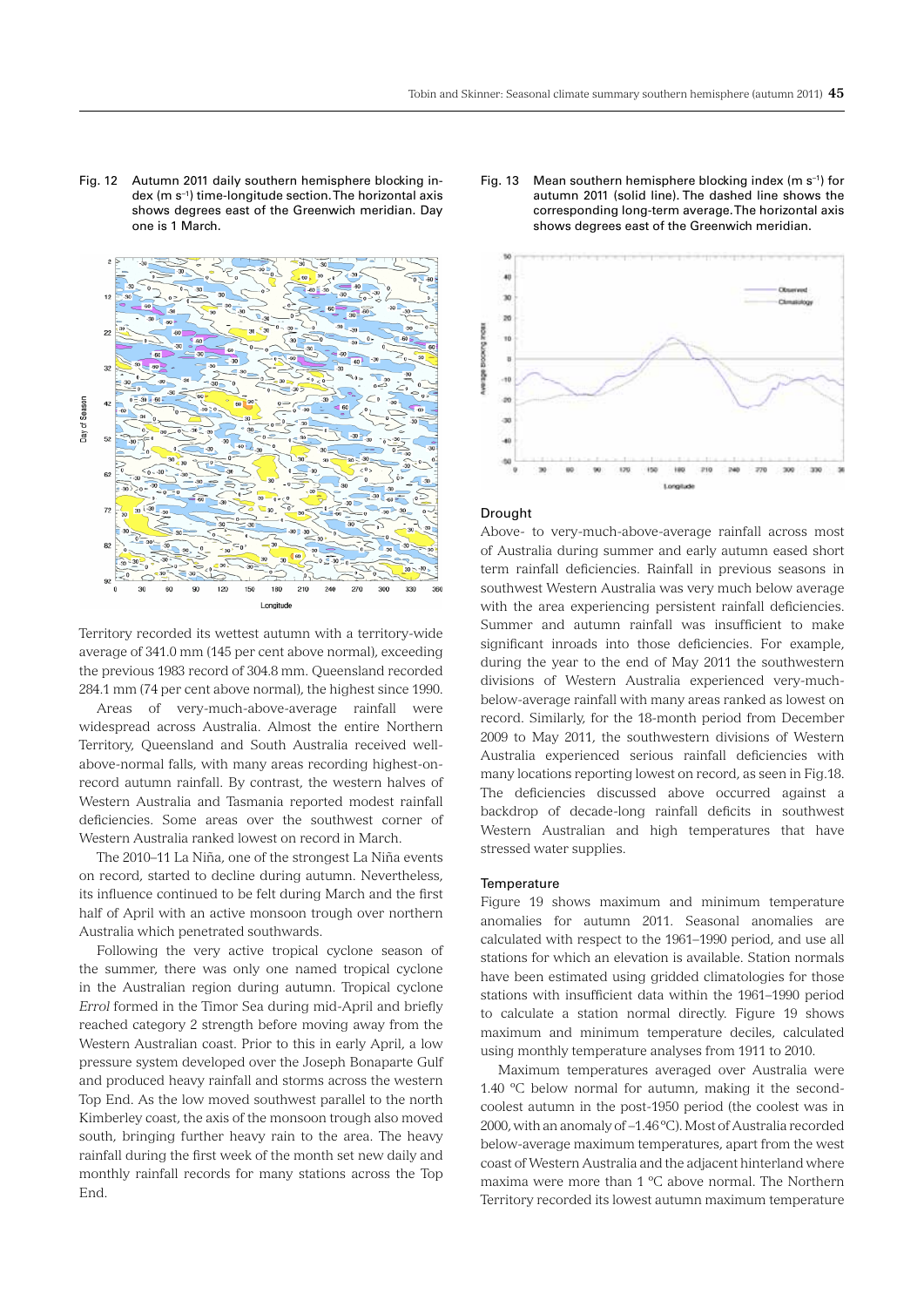

Fig. 14 Autumn 2011 850 hPa vector wind anomalies (m s–1).

Fig. 15 Autumn 2011 200 hPa vector wind anomalies (m s–1).





Fig. 16 Autumn 2011 rainfall totals (mm) for Australia. Fig. 17 Autumn 2011 rainfall deciles for Australia. Deciles ranges based on grid-point values over the autumns 1900–2011.

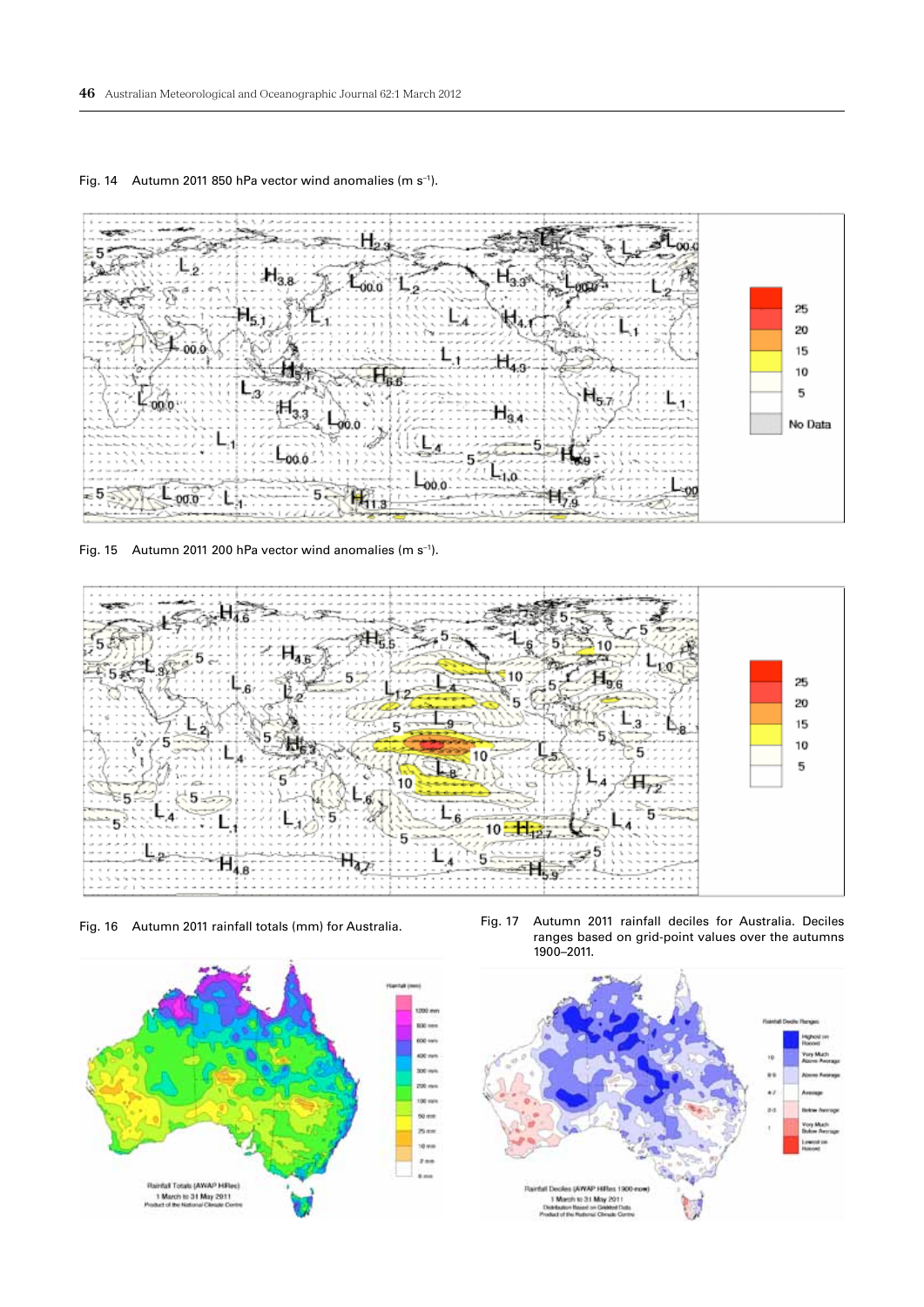Fig. 18 December 2009 to May 2011 rainfall deciles for Western Australia. Deciles ranges based on grid-point values over the December to May periods 1900–2011.



Fig. 19 Autumn 2011 temperature anomalies (ºC): (a) Maximum temperature anomalies; and (b) Minimum temperature anomalies.



anomaly ( $-2.55 \text{ }^{\circ}\text{C}$ ), eclipsing the previous record of  $-2.11 \text{ }^{\circ}\text{C}$ set in 2000. The Northern Territory experienced its coolest March on record (-3.4 °C) with several stations recording their lowest mean maximum. Many new low maximum temperature records were set in March in South Australia (statewide anomaly of –2.9 ºC), contributing to a secondlowest South Australian autumn maximum temperature anomaly of –1.62 ºC, compared to the record of –2.08 ºC set in autumn 1955. Victoria recorded its fourth-lowest autumn maximum temperature anomaly, –1.09 ºC, the lowest since the record of –1.72 ºC was set in 1995.

Most of Australia experienced negative minimum temperature anomalies during autumn; the season was the fifth-lowest on record for the nation as a whole  $(-0.9 \text{ °C})$ . The largest negative anomalies were over the Northern Territory (–1.94 ºC, the lowest on record for the Territory) and Queensland (–1.31 ºC, the fourth-lowest on record).

Australia-wide mean temperatures for autumn 2011 were the coolest on record (–1.15 ºC), eclipsing the previous record –0.95 ºC, set in 1960. Major contributions were from the Northern Territory (–2.24 ºC) and Queensland (–1.27 ºC), both of which set new low mean temperature records.

Fig. 20 Autumn 2011 temperature deciles for Australia. Decile ranges based on grid-point values over the autumn periods for 1900–2011: (a) Maximum temperature deciles; and (b) Minimum temperature deciles.

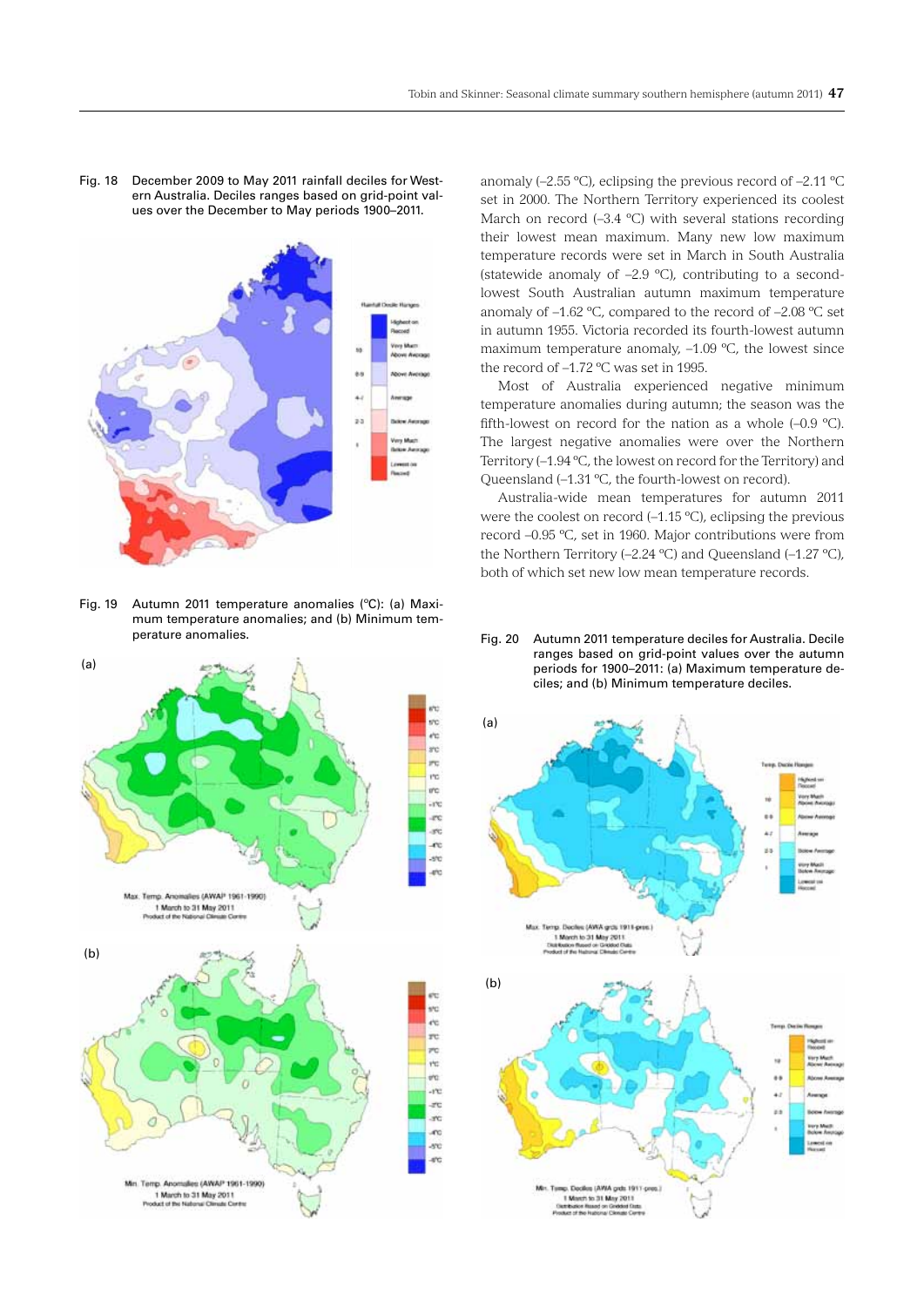| Table 1. Summary of the seasonal rainfall ranks and extremes on a national and State basis for autumn 2011. The ranking in the last |
|-------------------------------------------------------------------------------------------------------------------------------------|
| column goes from 1 (lowest) to 112 (highest) and is calculated over the years 1900–2011.                                            |

| Region             | Highest seasonal total<br>(mm)              | Lowest seasonal<br>total (mm)      | Highest daily total (mm)                     | Area-average<br>rainfall (mm) | Rank of<br>area-averaged<br>rainfall |
|--------------------|---------------------------------------------|------------------------------------|----------------------------------------------|-------------------------------|--------------------------------------|
| Australia          | 2540 at Bellenden Ker<br>Top Station (Qld)  | 9 at Nilpinna (SA)                 | 477 at Mornington Island (Old),<br>1 March   | 205                           | 109                                  |
| Queensland         | 2540 at Bellenden Ker<br><b>Top Station</b> | 21 at Bulloo<br>Downs              | 477 at Mornington Island,<br>1 March         | 284                           | 16                                   |
| New South Wales    | 810 at Careys Peak<br>(Barrington Tops)     | 17 at Enngonia<br>(Shearer Street) | 398 at Cathcart (Mount Darragh),<br>22 March | 137                           | 78                                   |
| Victoria           | 552 at Wyelangta                            | 48 at Bridgewater<br>(Post Office) | 140 at Thorpdale Peak,<br>23 March           | 153                           | 68                                   |
| Tasmania           | 800 at Mount Read                           | 70 at Ouse Fire<br><b>Station</b>  | 327 at Gray (Dalmayne Rd),<br>24 March       | 310                           | 10                                   |
| South Australia    | 329 at Crafers (Mt<br>Lofty)                | 9 at Nilpinna                      | 170 at Marree (Dulkaninna),<br>8 March       | 92                            | 102                                  |
| Western Australia  | 961 at Durack Range                         | 12 at Depot<br>Springs             | 351 at Durack Range,<br>14 March             | 148                           | 102                                  |
| Northern Territory | 1430 at Lake Evella                         | 13 at Kulgera                      | 196 at Lake Evella, 22 March                 | 341                           | 112                                  |

Table 2. Percentage areas in different categories for autumn 2011 rainfall. 'Severe deficiency' denotes rainfall at or below the 5th percentile. Areas in 'decile 1' include those in 'severe deficiency', which in turn include those which are 'lowest on record'. Areas in 'decile 10' include those which are 'highest on record'. Percentage areas of highest and lowest on record are given to two decimal places because of the small quantities involved: other percentage areas to one decimal place.

| Region             | Lowest on record | Severe deficiency | Decile 1 | Decile 10 | Highest on record |
|--------------------|------------------|-------------------|----------|-----------|-------------------|
| Australia          | 0.00             | 0.0               | 0.3      | 47.9      | 8.61              |
| Queensland         | 0.00             | 0.0               | 0.0      | 61.5      | 5.46              |
| New South Wales    | 0.00             | 0.0               | 0.2      | 16.0      | 0.00              |
| Victoria           | 0.00             | 0.0               | 0.0      | 6.1       | 0.00              |
| Tasmania           | 0.00             | 0.0               | 4.5      | 28.1      | 0.92              |
| South Australia    | 0.00             | 0.0               | 0.0      | 40.5      | 2.40              |
| Western Australia  | 0.00             | 0.0               | 0.7      | 36.7      | 10.77             |
| Northern Territory | 0.00             | 0.0               | 0.0      | 84.8      | 20.55             |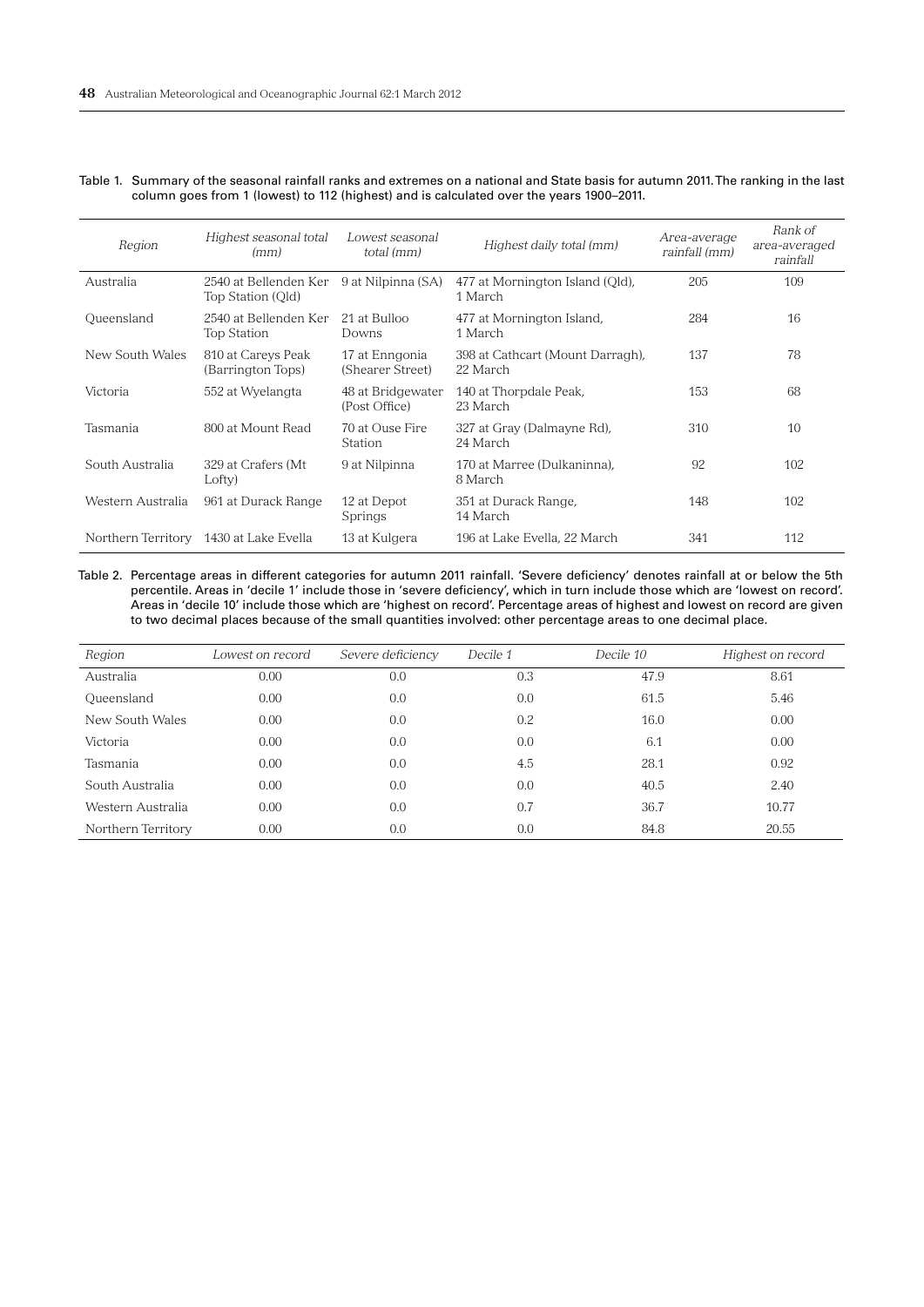| Table 3. Summary of the seasonal maximum temperature ranks and extremes on a national and State basis for autumn 2011. The |
|----------------------------------------------------------------------------------------------------------------------------|
| ranking in the last column begins from 1 (lowest) to 62 (highest) and is calculated over the years 1950–2011.              |

| Region             | Highest<br>seasonal mean<br>maximum (°C) | Lowest<br>seasonal mean<br>maximum (°C) | Highest daily<br>temperature (°C)         | Lowest daily maxi-<br>mum<br>temperature $(^{\circ}C)$ | Area-averaged<br>temperature<br>anomaly $(^{\circ}C)$ | Rank of<br>area-averaged<br>temperature<br>anomaly |
|--------------------|------------------------------------------|-----------------------------------------|-------------------------------------------|--------------------------------------------------------|-------------------------------------------------------|----------------------------------------------------|
| Australia          | 34.1 at Emu<br>Creek (WA)                | 7.5 at Mount<br>Hotham (Vic)            | 41.9 at Birdsville<br>(Old), 1 March      | -4.6 at Thredbo Top<br>Station (NSW), 11<br>May        | $-1.40$                                               | $\mathcal{P}$                                      |
| Queensland         | 32.0 at Scherg-<br>er RAAF               | 19.8at<br>Applethorpe                   | 41.9 at Birdsville.<br>1 March            | 9.4 at Applethorpe,<br>25 May                          | $-1.23$                                               | 5                                                  |
| New South Wales    | 27.8 at<br>Mungindi                      | 8.2 at<br>Thredbo<br><b>Top Station</b> | 41.4 at Walgett,<br>1 March               | $-4.6$ at Thredbo<br>Top Station,<br>11 May            | $-0.62$                                               | 10                                                 |
| Victoria           | 22.5 at Swan<br>Hill                     | 7.5 at Mount<br>Hotham                  | 34.5at<br>Hopetoun,<br>7 March            | $-4.1$ at<br>Mount Hotham.<br>11 May                   | $-1.09$                                               | $\overline{4}$                                     |
| Tasmania           | $18.5$ at<br>Eddystone<br>Point          | 8.2 at Mount<br>Wellington              | 30.8 at Ouse.<br>12 March                 | $-0.5$ at Mount<br>Wellington, 4 March                 | $+0.04$                                               | 34                                                 |
| South Australia    | 27.7at<br>Moomba                         | 15.8 at Mount<br>Lofty                  | 39.0 at Marree<br>Comparison,<br>16 March | 8.2 at Mount Lofty,<br>25 May                          | $-1.62$                                               | 2                                                  |
| Western Australia  | 34.1 at<br>Emu Creek                     | 22.1 at Albany                          | 41.1 at<br>Roebourne,<br>19 March         | 14.0 at Shannon. 20<br>May                             | $-1.13$                                               | 6                                                  |
| Northern Territory | 32.6 at Jabiru                           | 24.9 at<br>Arltunga                     | 37.8 at<br>Walungurru,<br>7 March         | 14.8 at Arltunga, 26<br>May                            | $-2.55$                                               | 1                                                  |

Table 4. Summary of the seasonal minimum temperature ranks and extremes on a national and State basis for autumn 2011. The ranking in the last column begins from 1 (lowest) to 62 (highest) and is calculated over the years 1950–2011.

| Region             | Highest<br>seasonal mean<br>minimum $(^{\circ}C)$ | Lowest<br>seasonal mean<br>minimum $(^{\circ}C)$ | Highest daily<br>minimum<br>temperature $(^{\circ}C)$ | Lowest daily<br>temperature $(^{\circ}C)$ | Area-averaged<br>temperature<br>anomaly $(^{\circ}C)$ | Rank of<br>area-averaged<br>temperature<br>anomaly |
|--------------------|---------------------------------------------------|--------------------------------------------------|-------------------------------------------------------|-------------------------------------------|-------------------------------------------------------|----------------------------------------------------|
| Australia          | $25.4$ at<br>Varanus Island<br>(W <sub>A</sub> )  | 0.7at<br>Perisher Valley<br>(NSW)                | 31.1 at<br>Murchison<br>$(WA)$ ,<br>1 March           | $-9.0$ at Woolbrook<br>(NSW),<br>15 May   | $-0.90$                                               | 5                                                  |
| Queensland         | $25.2$ at<br>Coconut Island                       | 9.5at<br>Applethorpe                             | 28.2 at Birds-<br>ville, 2 March                      | $-2.8$ at<br>Applethorpe,<br>15 May       | $-1.31$                                               | 4                                                  |
| New South Wales    | 17.2at<br>Cape Byron                              | 0.7at<br>Perisher Valley                         | 28.3 at Tiboobur-<br>ra Post Office, 1<br>March       | $-9.0at$<br>Woolbrook,<br>15 May          | $-0.81$                                               | 15                                                 |
| Victoria           | 13.3at<br>Gabo Island                             | $1.8$ at<br>Mount Hotham                         | 22.0 at Port<br>Fairy, 8 March                        | -6.7 at Falls Creek.<br>12 May            | $-0.49$                                               | 27 (tied)                                          |
| Tasmania           | 12.7at<br>Hogan Island                            | 1.7 at Liawenee                                  | 18.8 at Hogan<br>Island, 13 March                     | -7.4 at Liawenee,<br>10 May               | $-0.05$                                               | 35 (tied)                                          |
| South Australia    | 15.0at<br>Neptune Island                          | 7.6 at Yongala                                   | 28.0 at Oodna-<br>datta, 1 March                      | $-4.2$ at Yunta.<br>16 May                | $-0.28$                                               | $25$ (tied)                                        |
| Western Australia  | $25.4$ at<br>Varanus Island                       | $9.5$ at<br>Jarrahwood                           | 31.1 at Murchi-<br>son. 1 March                       | $-2.4$ at Eyre,<br>28 May                 | $-0.39$                                               | 16                                                 |
| Northern Territory | 24.0at<br><b>Black Point</b>                      | 11.0 at<br>Alice Springs                         | 28.2 at Black<br>Point, 2 March                       | -4.2 at Arltunga,<br>31 May               | $-1.94$                                               | $\overline{c}$                                     |